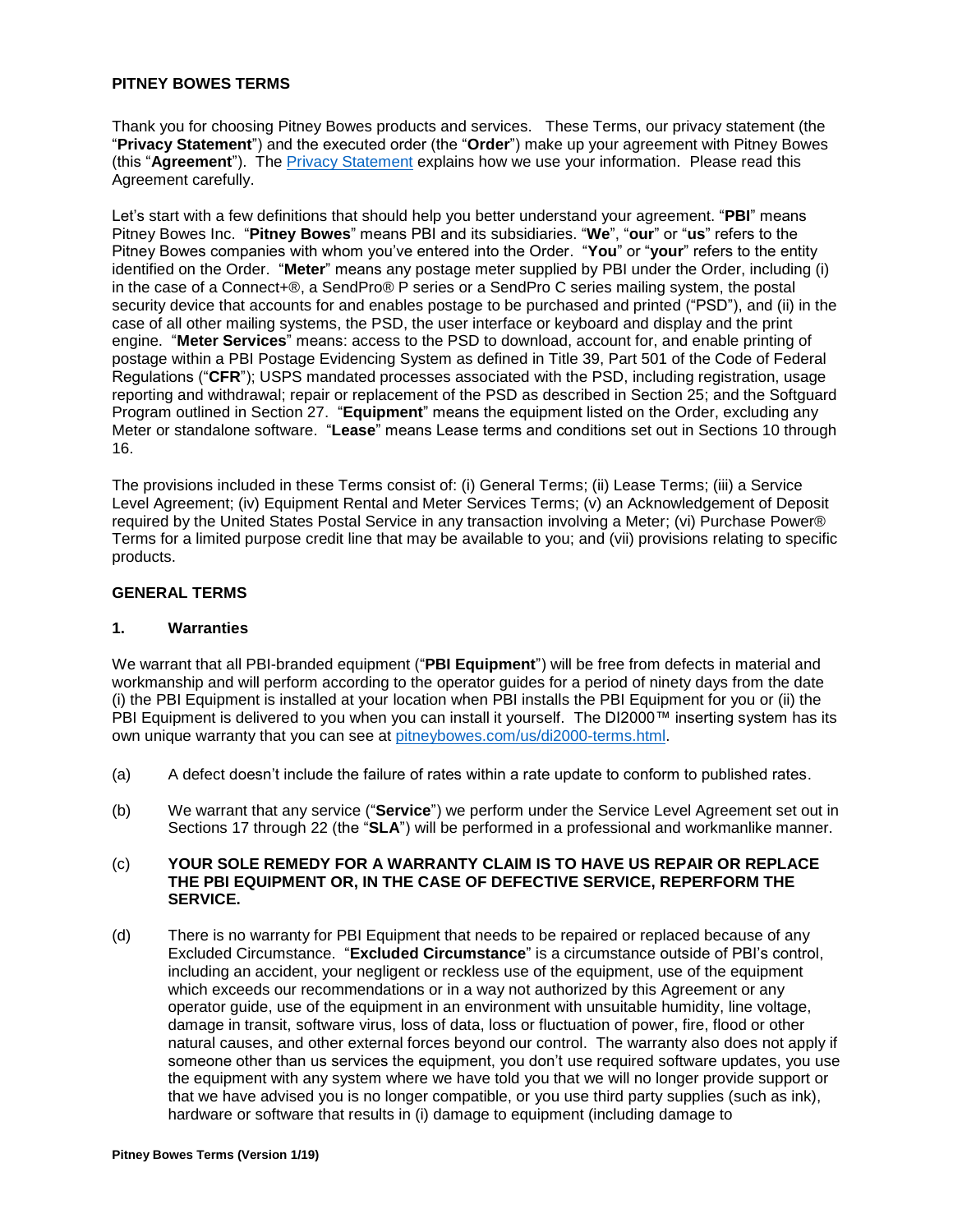printheads), (ii) poor indicia, text or image print quality, (iii) indicia readability failures or (iv) a failure to print indicia, text or images.

- (e) The print engine(s), print engine components, structural components and printed circuit board assemblies supplied with or within the PBI Equipment may be reclaimed, reconditioned or remanufactured. These items are warranted to perform according to the same standards as the equivalent new item.
- (f) The warranty doesn't cover ink, ink rollers, toner and drum cartridges, ribbons and similar items ("**Consumable Supplies**").
- (g) **EXCEPT AS EXPRESSLY STATED IN THIS AGREEMENT, WE (ON BEHALF OF OURSELF AND OUR SUPPLIERS) MAKE NO OTHER WARRANTIES, EXPRESS OR IMPLIED, INCLUDING ANY WARRANTY OF MERCHANTABILITY OR FITNESS FOR A PARTICULAR PURPOSE AS TO THE EQUIPMENT OR SERVICES. WE MAKE NO REPRESENTATION OR WARRANTY AS TO ANY THIRD PARTY EQUIPMENT. WE AGREE TO PASS THROUGH TO YOU ALL THIRD PARTY EQUIPMENT WARRANTIES TO THE EXTENT PERMITTED.**

#### **2. Limitation of Liability**

**OUR TOTAL LIABILITY (INCLUDING ANY LIABILITY OF OUR SUPPLIERS) IS LIMITED TO THE FEES PAID BY YOU FOR THE APPLICABLE EQUIPMENT OR SERVICES. NEITHER WE NOR OUR SUPPLIERS IS LIABLE FOR ANY:** (I) DAMAGE YOU MAY INCUR BY REASON OF YOUR MISUSE OR NEGLIGENT USE OF THE EQUIPMENT OR YOUR NEGLIGENT ACTS OR OMISSIONS OR (II) INDIRECT, INCIDENTAL, CONSEQUENTIAL, OR PUNITIVE DAMAGES OF ANY NATURE WHATSOEVER, INCLUDING COMMERCIAL LOSS, OR LOST PROFITS, DATA OR GOODWILL, FOR ANY MATTER RELATING TO THIS AGREEMENT.

#### **3. Default and Remedies**

- (a) If you don't make any payment within three days after the due date shown on our invoice, you breach any other obligation under this Agreement or under any other agreement with Pitney Bowes and such breach continues for thirty days after we give you notice or you become insolvent or file for bankruptcy, you will be in default and we may:
	- (i) cancel this Agreement and any other agreements Pitney Bowes has with you;
	- (ii) require you to pay to us immediately all amounts payable under the Lease or other agreements, whether then due or payable in the future;
	- (iii) disable the Meter;
	- (iv) require you to return the Equipment and Meter, and delete or remove software; and deny you access to software;
	- (v) if you don't return the Equipment, require you to immediately pay to us an amount equal to the value of the Equipment, as determined by us;
	- (vi) charge you a late charge for each month that your payment is late;
	- (vii) charge you a check return fee for payments made by you with insufficient funds; and
	- (viii) pursue any other remedy, including repossessing the Equipment and Meter without notice to you. To the extent permitted by law, you waive any notice of our repossession or disposition of the Equipment or Meter. By repossessing the Equipment or Meter, we aren't waiving our right to collect the balance due.
- (b) You agree to pay all our costs, including attorneys' fees, incurred in enforcing our rights.
- (c) We may suspend any services during any period that your account is more than thirty days past due.

#### **4. Taxes**

You agree to pay us for all applicable sales, use, property or other taxes (excluding taxes on net income) related to the Lease or Equipment rental agreement or Meter Services agreement based on or measured by your payments, the Equipment, Equipment location, Meter and Meter location. We will determine the amount of all property and similar taxes to be charged to you based on our reasonable valuation of the Equipment or of the Meter, taking into consideration tax rates and depreciation. If any of these taxes are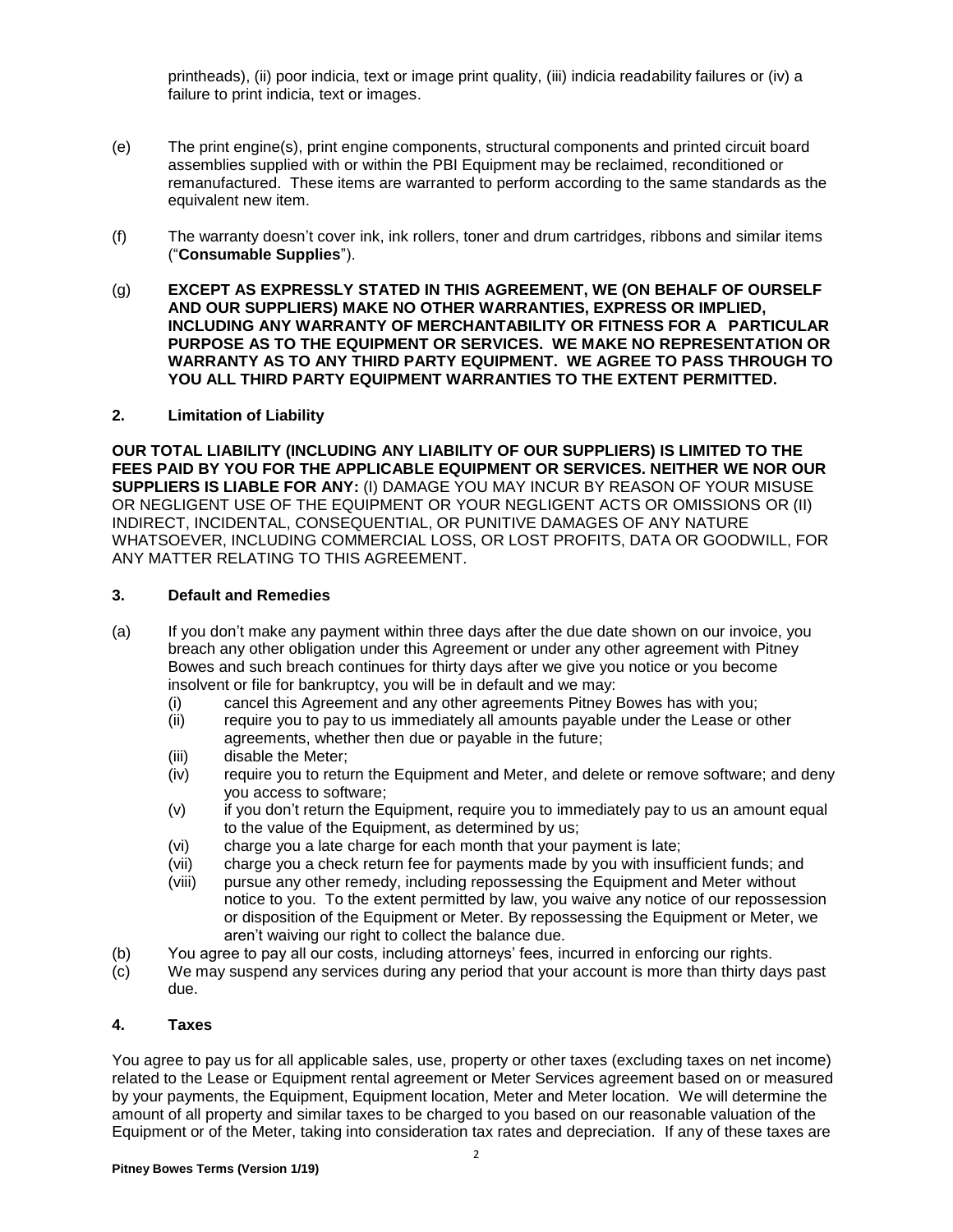applicable, you agree to pay a tax administrative charge set by us without reference to the tax charged or services performed; such fee and charge won't exceed a total of \$35 per year for each Lease schedule or Equipment rental agreement or Meter Services agreement.

# **5. Embedded Software; Applications**

a) Our Equipment may contain embedded software. For embedded software, you agree that: (i) we and our licensors own the copyrights and other intellectual property to it; (ii) you are licensed only to use it with our Equipment in which it resides; (iii) you won't copy, modify, de-compile, or attempt to unbundle, reverse engineer or create derivative works of it; and (iv) you won't distribute or disclose it (or any portion) to anyone. The embedded software may contain third party software which is subject to any terms accompanying it. Technical support for embedded software will be given according to the SLA covering the Equipment with the embedded software.

b) Certain products and services may provide you an opportunity to access applications provided by us or a third party. Each application you access will have its own terms and conditions applicable to your use of that application located within it, and by using the application you agree to those terms and conditions.

## **6. Internet Access Point**

The internet connectivity for the Equipment or Meter may use an internet access point provided by us. You may only use this access point for connectivity between the Equipment or Meter and the internet and for no other purpose. You agree to pay all costs resulting from the use of the access point in violation of this restriction.

## **7. Security Interest**

You grant us a purchase money security interest in the Equipment, any replacements, and any proceeds from the sale of the Equipment, to secure payment of any balance due. We have the right to recover the Equipment if you haven't paid for it. We may file a copy of this Agreement as a financing statement with the State authorities. If you are leasing Equipment, you authorize us to file a Uniform Commercial Code financing statement naming you as debtor/lessee with respect to the Equipment in order to protect our interest in the Equipment.

## **8. Analog Connectivity**

**IF YOU USE AN ANALOG CONNECTION FOR YOUR MAILING SYSTEM, YOU ACKNOWLEDGE THAT THE ANALOG CONNECTIVITY IS PROVIDED BY A THIRD PARTY SUPPLIER. NEITHER WE NOR OUR SUPPLIERS PROVIDE ANY WARRANTY WITH RESPECT TO THE FUNCTIONALITY OR QUALITY OF THE ANALOG CONNECTION. IF THE THIRD PARTY SUPPLIER NO LONGER PROVIDES ANALOG CONNECTION CAPABILITY, WE WON'T BE RESPONSIBLE FOR PROCURING AN ALTERNATIVE SUPPLIER AND YOU WILL HAVE TO USE A DIGITAL CONNECTION.**

# **9. Miscellaneous**

- (a) You agree to use the Equipment and Meter only for business or commercial purposes, and not for personal, family, or household purposes.
- (b) We aren't responsible for any delay or failure to perform resulting from causes outside of our control.
- (c) You may not assign this Agreement without our prior written consent. Any assignment without our consent is void.
- (d) Payments aren't subject to setoff or reduction.
- (e) **ANY LEGAL ACTION YOU FILE AGAINST US MUST BE STARTED WITHIN ONE YEAR AFTER THE EVENT GIVING RISE TO YOUR CLAIM. YOU WAIVE ANY RIGHT TO TRIAL BY JURY IN ANY ACTION RELATED TO THIS AGREEMENT.**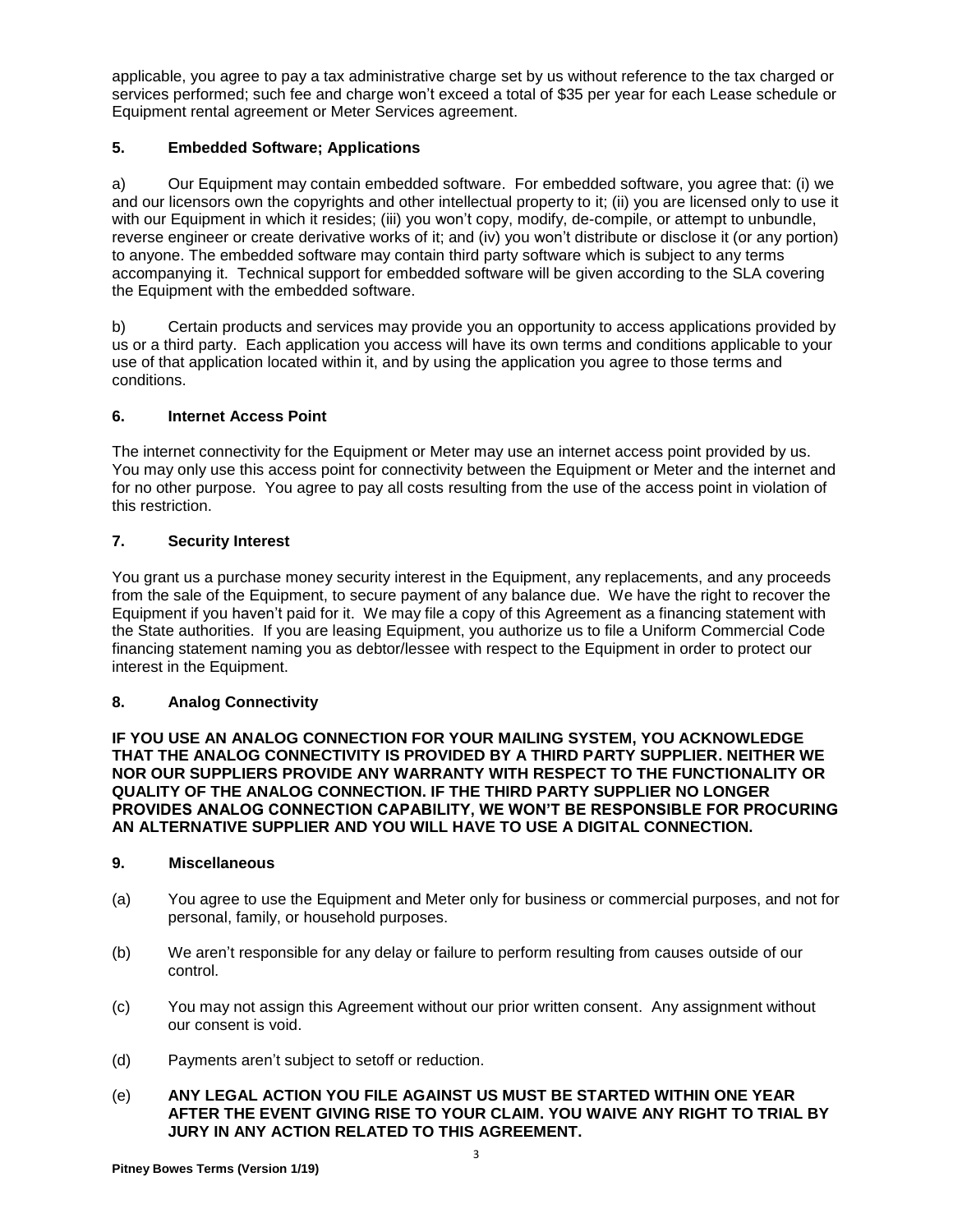- (f) We can only change this Agreement if we both agree to do so in writing. You may use a purchase order to offer to obtain equipment or services but none of its provisions will modify or supersede these provisions unless we expressly agree in writing. If any provision in this Agreement is found to be invalid or unenforceable, the remaining provisions won't be affected.
- (g) Our respective rights and obligations under Sections 2 (Limitation of Liability), 3 (Default and Remedies) and 4 (Taxes) will survive termination of this Agreement.
- (h) We may deliver any notice and other communication to you under this Agreement by email to the email address that we have on file for you. You agree to the delivery of these notices and other communications by email. We may call you at any number you give to us.
- (i) This Agreement is governed by the laws of the State of Delaware.
- (j) You agree that we can use your name in a client list and identify you as a client when communicating with prospective clients, in each case along with our product or service that you are using. You agree that we can use your name and logo in marketing content, including in an advertising campaign, with your prior consent.
- (k) You agree to comply with all applicable export control laws and regulations.

# **LEASE TERMS**

## **10. Lease of Equipment; Provider of Leasing Services**

If you are leasing Equipment, these Lease terms apply. PBI is the manufacturer of the Equipment. Pitney Bowes Global Financial Services LLC, a wholly-owned subsidiary of PBI, or one of its subsidiaries ("PBGFS"), provides you with the leasing services. The term of this Lease is the number of months stated on the Order (the "**Lease Term**") and begins on the date the Equipment is shipped if we don't install the Equipment, and the date of installation if we install the Equipment. **You may not cancel this Lease for any reason and all payment obligations under this Lease are unconditional.** You understand that we own the Equipment. PBI owns any Meter as USPS regulations require. Except as stated in Section 12, you don't have the right to become the owner of the Equipment at the end of the Lease Term.

## **11. Payment Terms**

We will invoice you quarterly in advance for all payments on the Order, unless the Order says otherwise (each such payment is a "**Periodic Payment**"). You will make each Periodic Payment by the due date shown on our invoice. Your Periodic Payment may include a one-time origination fee, amounts carried over from a previous lease, software license and maintenance fees and other charges. Any Meter Services fees, SLA fees and subscription fees (collectively "**PBI Payments**") will be included with your Periodic Payment and begin with the start of the Lease Term. After the Lease Term, your Periodic Payment will increase if your PBI Payments increase.

## **12. End of Lease Options**

During the 90 days before your Lease ends, you may, unless you are in default: (i) enter into a new lease or an amended lease with us; (ii) purchase the Equipment "as is, where is" for its fair market value; or (iii) return the Equipment and Meter in their original condition, reasonable wear and tear excepted, and pay us our then applicable processing fee (including any equipment return fee). If you return the Equipment and Meter, you will, as specified by us, either properly pack and return them to us in the return box and with the shipping label provided by us or furnish them to a service carrier specified by us to pick up and ship them to us. If you don't do one of the things listed in clause (i), (ii) or (iii) above, you will be deemed to have agreed to enter into successive month to month extensions of the term of this Lease. You may choose to cancel the automatic extensions at any time by giving us 30 days' written notice by creating a case at [pitneybowes.com/us/contact-us.html](http://www.pitneybowes.com/us/contact-us.html) (follow the instructions under "how to create a case"). Upon cancellation, you agree to either return all items as provided in this Section 12 or purchase the Equipment.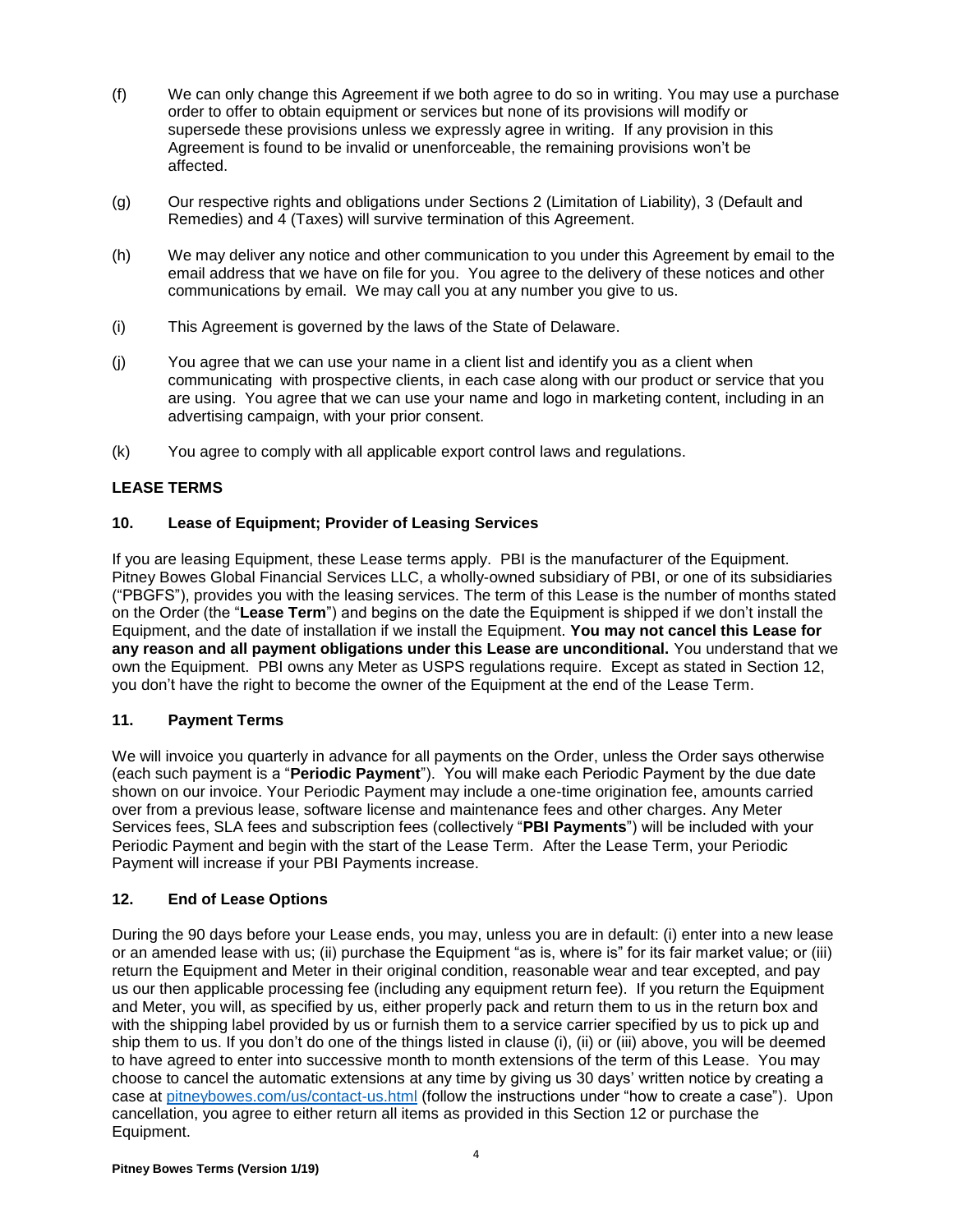### **13. WARRANTY AND LIMITATION OF LIABILITY**

### **PBI PROVIDES YOU WITH THE LIMITED WARRANTIES IN SECTION 1. PBGFS MAKES NO WARRANTIES, EXPRESS OR IMPLIED, INCLUDING ANY WARRANTY OF MERCHANTABILITY, FITNESS FOR A PARTICULAR PURPOSE, OR FREEDOM FROM INTERFERENCE OR INFRINGEMENT, AND PBGFS ISN'T LIABLE FOR ANY LOSS, DAMAGE (INCLUDING INCIDENTAL, CONSEQUENTIAL OR PUNITIVE DAMAGES) OR EXPENSE CAUSED DIRECTLY OR INDIRECTLY BY THE EQUIPMENT.**

### **14. Equipment Obligations**

You will keep the Equipment free from liens and in good condition and working order. We may inspect the Equipment and related maintenance records. You may not move the Equipment from the location specified on the Order without our prior written consent.

#### **15. Risk of Loss and ValueMAX® Program**

- (a) You bear the entire risk of loss, theft, damage or destruction to the Equipment from the date of shipment by us until the Equipment is returned to, and received by, us, regardless of cause, ordinary wear and tear excepted ("**Loss**"). No Loss will relieve you of any of your obligations under this Lease. You must immediately notify us in writing of any Loss. To protect the Equipment from loss, you will either: (i) keep the Equipment insured against Loss for its full replacement value under a comprehensive policy of insurance or other arrangement that is reasonably satisfactory to us ("**Insurance**"); or (ii) be enrolled in PBGFS' ValueMAX program described in paragraph (b) below.
- (b) YOU MUST CALL US AT 1-800-732-7222 OR GO TO [www.pitneybowes.com/us/valuemaxoptout](http://www.pitneybowes.com/us/valuemaxoptout) AND PROVIDE US WITH EVIDENCE OF INSURANCE IF YOU DO NOT WISH TO BE ENROLLED IN THE VALUEMAX PROGRAM. If you don't provide evidence of Insurance and haven't previously enrolled in our equipment replacement program (ValueMAX), we may include the Equipment in the ValueMAX program and charge you a fee, which we will include as an additional charge on your invoice. We will provide written notice reminding you of your Insurance obligations described in paragraph (a) above. If the Equipment is included in the ValueMAX program and any Loss occurs (other than from your gross negligence or willful misconduct, which is not covered by ValueMAX), we will (unless you are in default) repair or replace the Equipment. We aren't liable to you if we terminate the ValueMAX program. By providing the ValueMAX program, we aren't offering or selling you insurance; accordingly, regulatory agencies haven't reviewed this Lease, this program or its associated fees, nor are they overseeing our financial condition.

### **16. Other Lease Terms**

- (a) If more than one lessee is named in this Lease, liability is joint and several. You, and any guarantor signing the Order or any documents executed in connection with this Lease, agree to furnish us financial information upon request. Each of these persons authorizes us to obtain credit reports on them now and in the future.
- (b) You may not assign or sublet the Equipment, the Meter or this Agreement without our prior written consent. Any assignment without our consent is void. We may sell or assign all or part of this Lease or the Equipment but it will not affect your rights or obligations.
- (c) We will provide you with a welcome letter by email.

### **SERVICE LEVEL AGREEMENT**

#### **17. Applicability of SLA**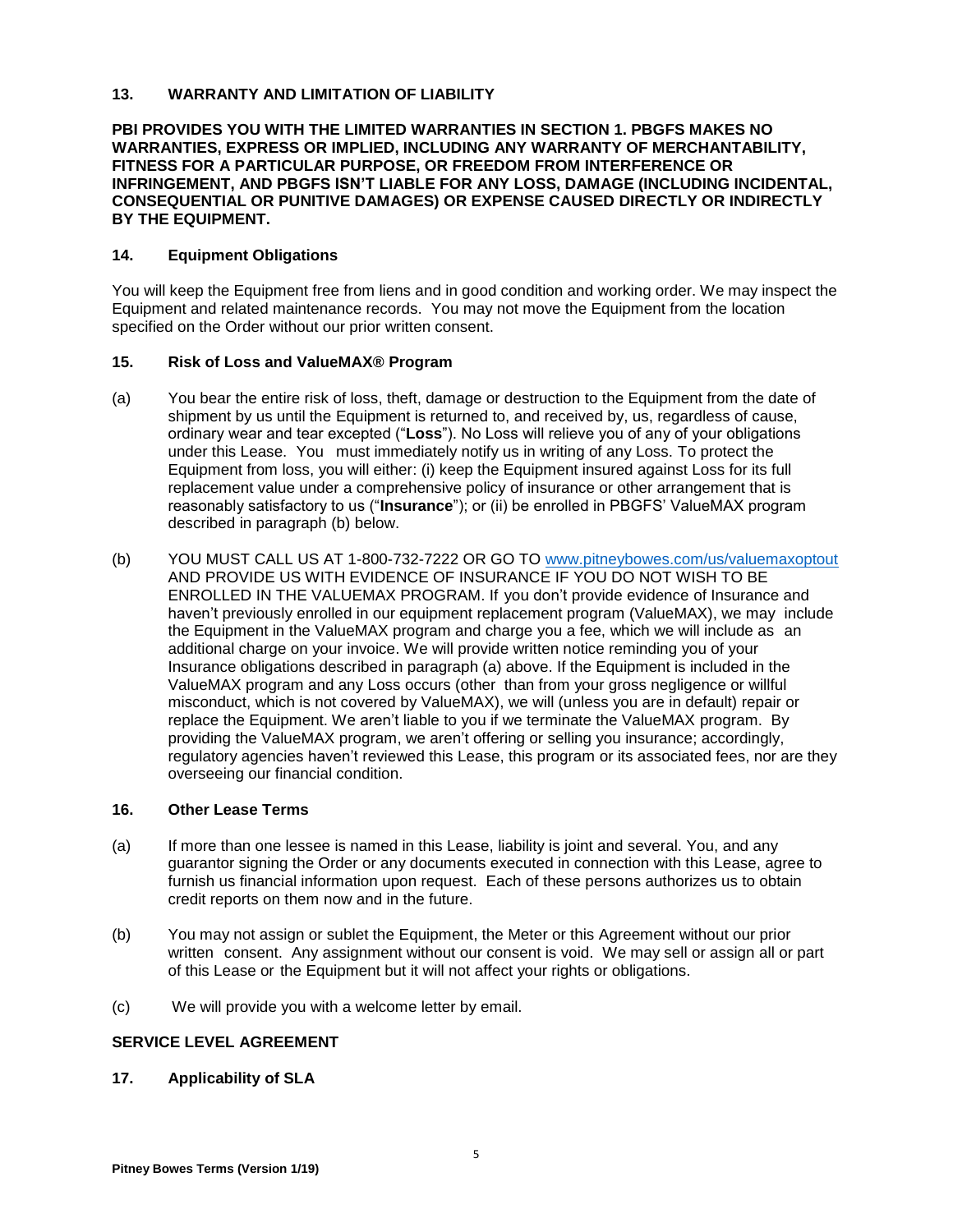This SLA section applies to you if we have entered into an agreement to provide service for any Equipment we lease, rent or sell on the Order, excluding any DI2000 (the covered equipment is called "**Covered Equipment**").

### **18. Service Level Options**

(a) (i) If you sign up for **Standard SLA** on the Order, PBI will provide at its option either repair or replacement services for the Covered Equipment during the Initial Service Term or any Renewal Service Term (each term as defined in Section 19) (the "**Service Term**"). You are also entitled to: (x) replacement printheads for Covered Equipment without additional charge, except for printheads which need to be replaced as a result of any Excluded Circumstance; and (y) two preventative maintenance service calls per calendar year. PBI will notify you when preventative maintenance is due or you can request preventative maintenance service. If your Covered Equipment needs repair, PBI may provide repair by remote access, diagnostics and service and/or by on-site repair service. Repair service is provided only for damage resulting from normal wear and tear. Repair service may include the use of new, reconditioned, or remanufactured parts and assemblies. PBI will provide parts or assemblies for discontinued equipment (or equipment not marketed as new) only if available. If PBI deems it necessary, PBI will dispatch a service technician to arrive at your location for on-site service. You won't incur hourly charges unless service is performed outside Normal Working Hours, which will be done only with your consent. "**Normal Working Hours**" means 8 a.m. – 5 p.m., Monday – Friday, excluding PBIobserved U.S. holidays, in the time zone where the Equipment or other items are located.

(ii) If PBI determines that replacement of Covered Equipment is necessary, PBI will, at no additional cost to you, promptly ship new, reconditioned, or remanufactured equipment of the same or a functionally equivalent model to replace the affected Covered Equipment. Unless PBI instructs you otherwise, within five days of receiving the replacement equipment, you must pack the Covered Equipment to be replaced in the shipping carton that contained the replacement equipment, place the pre-paid return address label on the carton, and return it to PBI. You are responsible for the Covered Equipment until PBI receives it.

(b) If you are eligible to receive **Performance SLA** under our policies and you sign up for Performance SLA on the Order, you will be entitled to receive: (i) all coverage provided under Standard SLA; (ii) one two-hour application consultation for your mailing and shipping needs; and (iii) admission for one person to a PBI mail management seminar. If PBI determines that on-site service is necessary, PBI will use commercially reasonable efforts to have a service technician on-site (during Normal Working Hours only) within 4 hours or 8 hours, as specified on the Order, after PBI has determined that it can't resolve the issue remotely (the "**Response Time Commitment**"). The Response Time Commitment relates solely to the arrival of a technician at your location. It isn't a guaranteed resolution of the problem within the Response Time Commitment period, and it doesn't guarantee that all parts necessary to make a repair will be on-site within this time frame. The Response Time Commitment does not apply to Service designated as service by replacement, relocation services, software maintenance, preventative maintenance, operator training, or other services not essential to repair the Covered Equipment. If the Covered Equipment is moved from its original location, PBI may, at its option, remove the Response Time Commitment. If this happens, you will receive Standard SLA and we will adjust the SLA charges payable by you appropriately. If we don't meet the Response Time Commitment, we will provide you with a credit equal to the difference between the cost of Standard SLA and Performance SLA for three months. In order to receive this credit, you must use a credit request form which you can obtain from your service technician or by calling the Customer Care Center. The credits are limited to credits for four failures to meet the Response Time Commitment in any twelve-month period during the Service Term. **These remedies are your sole remedy for PBI's failure to meet the Response Time Commitment.**

### **19. Service Term**

PBI will provide you with Service for twelve months, if you don't have a Lease, or for the Lease Term, if you are leasing Equipment (the "**Initial Service Term**"). **SERVICE AUTOMATICALLY RENEWS FOR CONSECUTIVE ONE YEAR TERMS (EACH A "RENEWAL SERVICE TERM") UNLESS YOU TERMINATE YOUR SERVICE AS PROVIDED BELOW OR THE LEASE EXPIRES OR IS**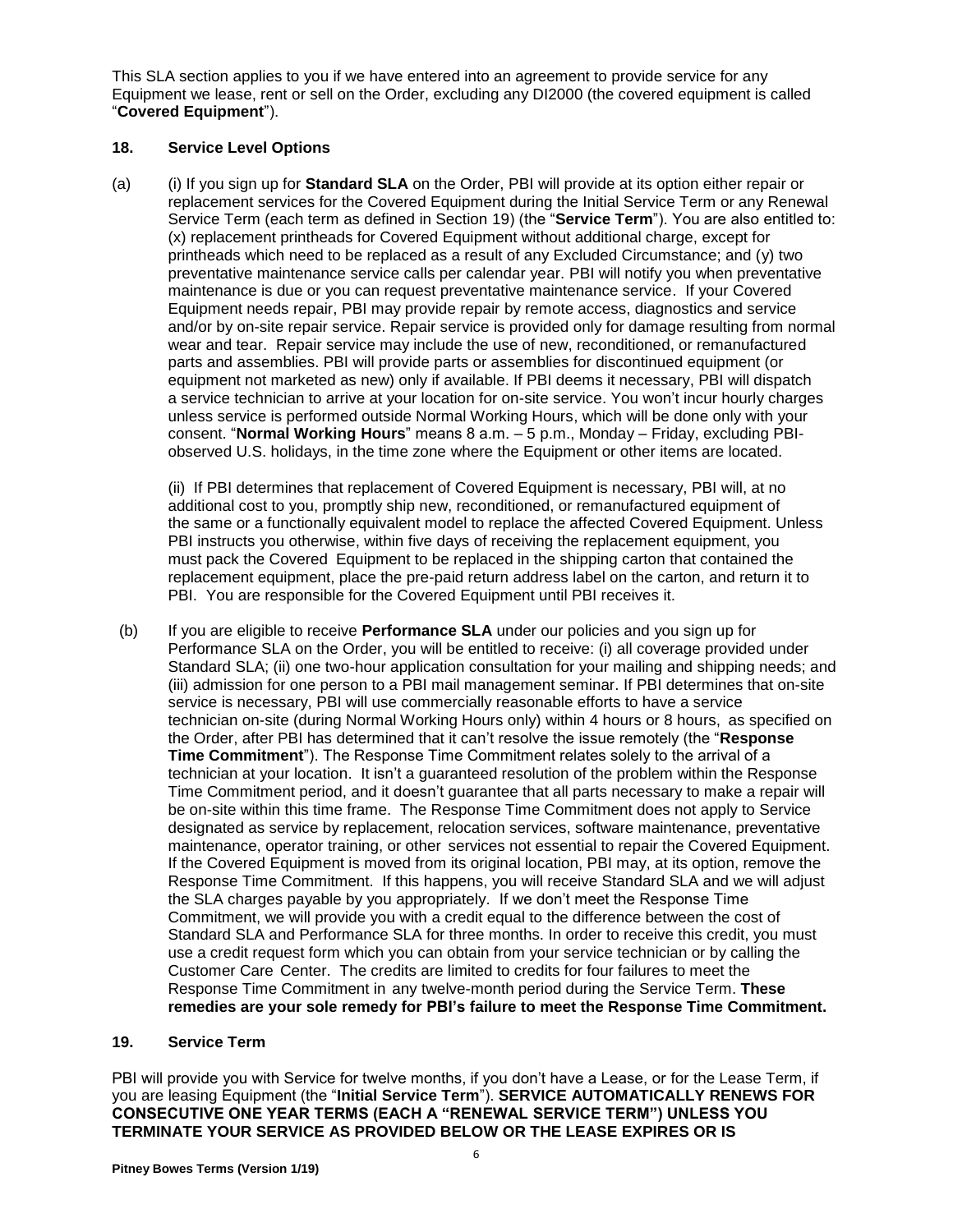**TERMINATED OR THE RENEWAL IS PROHIBITED BY LAW.** If you don't wish to renew Service, you must deliver a written notice (the "**Termination Notice**") at least sixty days prior to the renewal of the term to us at 2225 American Drive, Neenah, WI 54956 or you may notify us by creating a case at [pitneybowes.com/us/contact-us.html](http://www.pitneybowes.com/us/contact-us.html) (follow the instructions under "how to create a case"). Your Termination Notice must include your customer account number and lease number (if applicable). PBI reserves the right not to renew your SLA for any reason.

# **20. SLA Fees**

You will pay the SLA fees for the Initial Service Term and any Renewal Service Term(s). We may increase the SLA fees after the Initial Service Term, and any increases will be reflected on your invoice. If you receive service for repairs caused by any Excluded Circumstance, PBI will charge you for the service at PBI's current hourly rates and for any required parts. If you exceed the cycle volume of your Equipment specified on the Order, PBI may bill you for the additional cycles over the specified cycle volume (the additional cycles are called the "**Overage**"). The charge will be determined by reference to the rate in effect at the time that we determine that an Overage exists.

# **21. Service Changes**

PBI may modify its Service by giving written notice to you (a "**Service Change Notice**"), which will state whether the change is material. After receiving a Service Change Notice, if the change is material, you may terminate Service by giving us a termination notice at the address indicated in Section 19 or you may create a case at [pitneybowes.com/us/contact-us.html](http://www.pitneybowes.com/us/contact-us.html) (follow the instructions under "how to create a case").

# **22. Additional Service Terms**

You can't elect to have Service apply to some but not all of the items of Equipment. Service doesn't include services and repairs that are made necessary due to any Excluded Circumstance. Service excludes the supply of postal and carrier rate changes and Consumable Supplies. If you replace any of your Covered Equipment during the Service Term, and the replacement Equipment qualifies for Services, PBI will automatically enroll you for maintenance coverage on the new Equipment at PBI's then current annual rates. If you acquire an attachment, or add a unit, to your Covered Equipment, PBI will provide coverage for each attachment or unit which we determine qualifies for coverage under the SLA and adjust your rate accordingly. If you choose not to continue coverage on the replacement Equipment, attachment or unit, you may cancel Service for the item within thirty days of the date of your initial invoice for the item from PBI. If you cancel, any further maintenance or repair services on the Equipment, attachment or unit will be subject to PBI's current rates. Standard SLA will apply to rented Equipment at no additional charge.

# **EQUIPMENT RENTAL AND METER SERVICES TERMS**

## **23. Equipment Rental and Meter Services**

(a) If you aren't leasing the Equipment and paying for it in your lease payment to PBGFS, we will invoice you the Equipment rental ("rental") and Meter Services fees listed on the Order. After the period listed on the Order (the "**Initial Term**"), we may increase the rental and/or Meter Services fees upon at least 30 days' prior written notice. When you receive notice of an increase, you may terminate your rental or Meter Services only as of the date the increase becomes effective.

(b) At the end of the Initial Term, the rental term and Meter Services term will automatically renew for successive 12-month extensions. If you don't wish to renew the rental term or Meter Services term, you must deliver a written notice to us at least 60 days prior to the renewal of the rental term or Meter Services term, as applicable, to the address in Section 19 or create a case at

[pitneybowes.com/us/contact-us.html](http://www.pitneybowes.com/us/contact-us.html) (follow the instructions under "how to create a case"). Upon expiration of the term of the rental or Meter Services, you agree to return Equipment and Meters covered by the rental and Meter Services agreement in their original condition, reasonable wear and tear excepted.

## **24. Postage**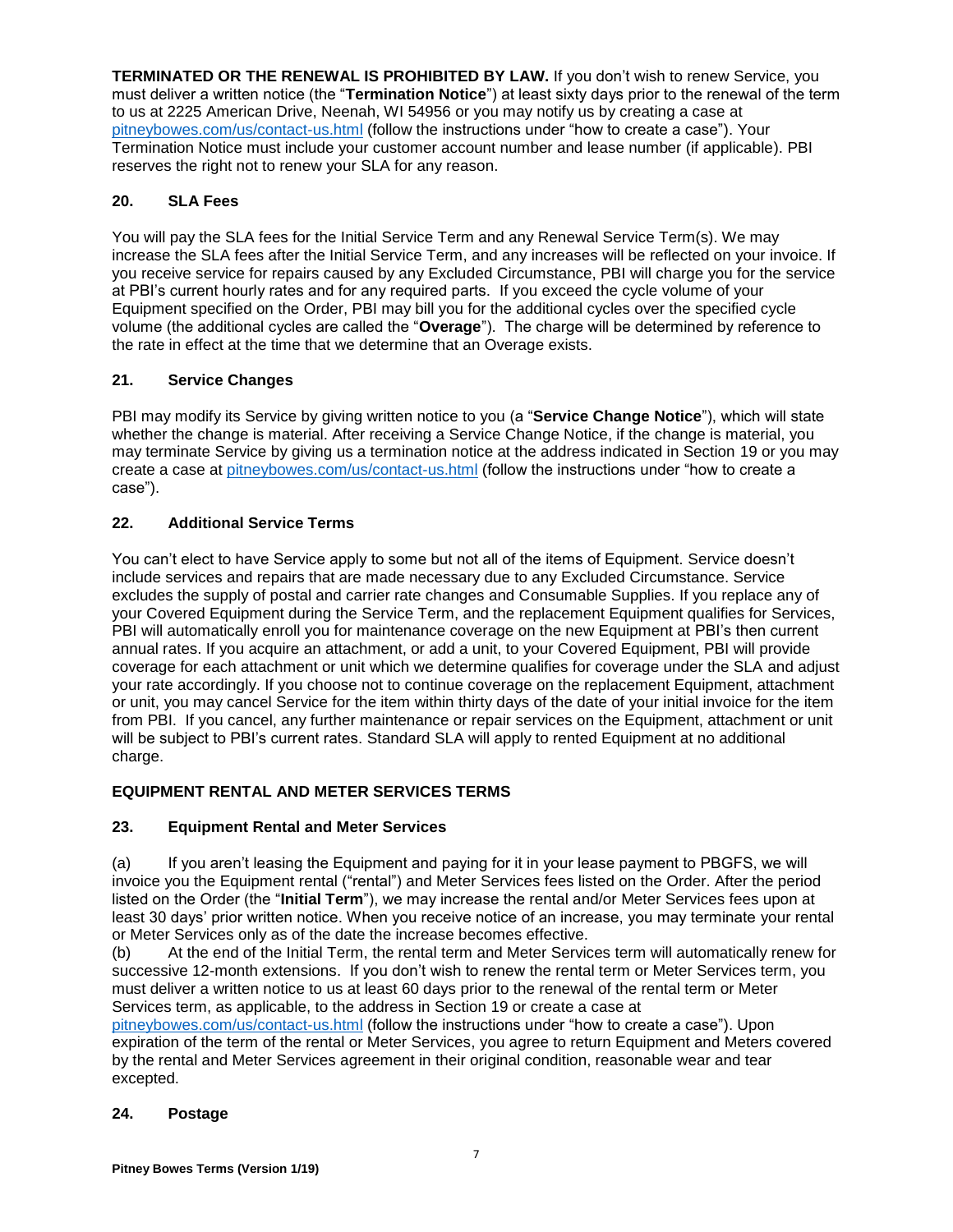You may transfer funds to The Pitney Bowes Bank, Inc. (the "**Bank**") for deposit into your Postage By Phone® Reserve Account that you maintain with the Bank (your "**Reserve Account**") or you may transfer funds to the United States Postal Service (the "**USPS**") through a lockbox bank (a "**Lockbox Bank**"). See the "USPS Acknowledgment of Deposit" below for more information. Until the end of the Initial Term, we may charge you a fee of up to \$15.00 for refilling your postage. After the Initial Term, we may increase postage refill fees upon 30 days prior written notice. If you participate in any PBI, PBGFS, or Bank postage advance programs (such as Purchase Power), we will advance payment on your behalf to the USPS, subject to repayment by you under the terms of the postage advance program and billed separately from your Meter Services fees.

# **25. Meter Repair or Replacement; Meter Care and Risk of Loss**

If the Meter malfunctions or fails due to reasons other than an Excluded Circumstance, we will repair or replace the Meter. You agree to take proper care of the Meter(s), as stated in this Agreement and any user documentation. You assume all risk of loss or damage to the Meter(s) while you have possession.

# **26. Terms of Use of Meter; Federal Regulations**

You may use the Meter solely for the purpose of processing your mail, provided that you are authorized by the USPS to use the Meter, and that you comply with (i) this Agreement, (ii) any operator guide and (iii) all USPS regulations. You agree to use only attachments or printing devices authorized by us. You must receive our written consent before moving the Equipment or Meter to a different location. Federal regulations require that we own the Meter. Tampering with or misusing the Meter is a violation of federal law. Activities of the USPS, including the payment of refunds for postage by the USPS to clients, will be made in accordance with the current Domestic Mail Manual. If the Meter is used in any unlawful scheme, or isn't used for any consecutive 12 month period, or if you take the Meter or allow the Meter to be taken outside the United States without proper written permission of USPS Headquarters, or if you otherwise fail to abide by the postal regulations and this Agreement regarding care and use of the Meter, then this Agreement and any related Meter Services agreement may be revoked. You acknowledge that any use of a Meter that fraudulently deprives the USPS of revenue can cause you to be subject to civil and criminal penalties applicable to fraud and/or false claims against the United States. The submission of a false or fraudulent statement can result in imprisonment of up to 5 years and fines of up to \$10,000 (18 U.S.C. 1001) and a civil penalty of up to \$5,000 plus an assessment of twice the amount falsely claimed (3 U.S.C. 3802). The mailing of matter bearing a fraudulent postage meter imprint is an example of a violation of these statutes. You are responsible for immediately reporting (within 72 hours or less) the theft or loss of the Meter to us. Failure to comply with this notification provision in a timely manner may result in the denial of refund of any funds remaining on the Meter at the time of loss or theft. You understand that the rules and regulations regarding the use of this Meter as documented in the Domestic Mail Manual may be updated from time to time by the USPS and it is your obligation to comply with any rules and regulations regarding its use.

## **27. Rate Updates and Soft-Guard® Program**

Your Meter or Equipment may require periodic rate updates that you will obtain under our Soft-Guard program. We will provide rate updates only if required due to a postal or carrier change in rate, service, ZIP Code™ or zone change. The Soft-Guard program doesn't cover any change in rates due to custom rate changes, new classes of carrier service, or a change in ZIP Code or zone due to equipment relocation. We won't be responsible for any losses arising out of or resulting from the failure of rating or software downloads to conform to published rates.

## **28. Collection of Information**

You authorize us to access and download information from your Meter or from your PC Postage account. We may disclose this information to the USPS or other authorized governmental entity. We won't share with any third parties (except the USPS or other governmental entity) individually identifiable information that we obtain about you in this manner unless required to by law or court order. We may elect to share aggregate data about our clients' postage usage with third parties.

## **29. Value Based Services**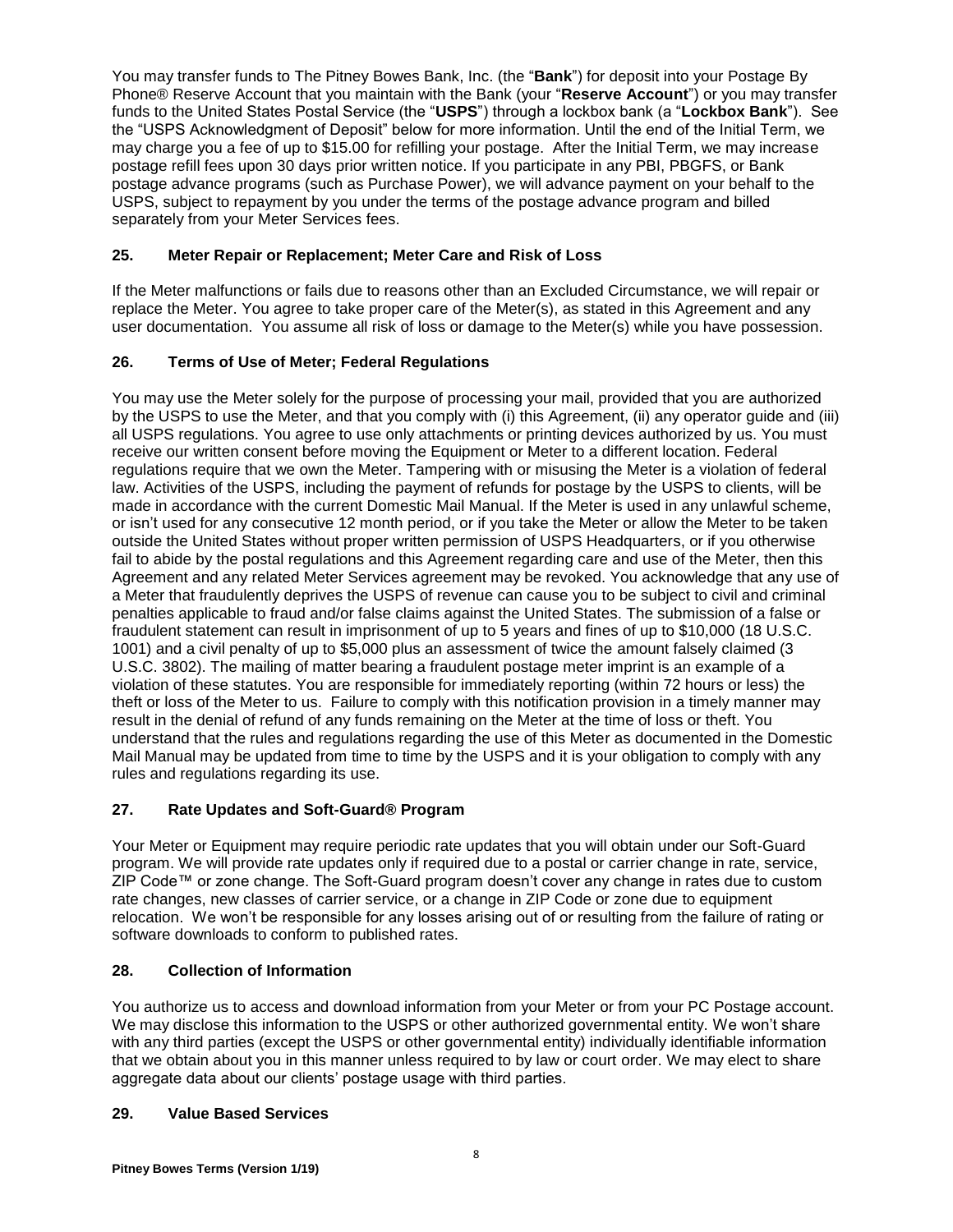Value based services are services the USPS provides, including e-Return Receipt and USPS Confirmation Services. Any fees the USPS charges for these services are your responsibility to pay for and are payable the same way that you pay for postage. The USPS is solely responsible for its services. We are not responsible for any malfunctions of any part of the communication link connecting the Meter with the USPS data system. We have the right to terminate the value-based services if the USPS discontinues offering the service or you breach your obligations under this Agreement and fail to cure the breach within thirty days after you have been notified in writing.

### **USPS ACKNOWLEDGEMENT OF DEPOSIT**

### **30. Acknowledgement of Deposit**

This section of the agreement provides you with the sections that the USPS requires we include in any agreement where we are renting a Meter. The USPS requires that we use specific language. The "acknowledgement of deposit" terms are as follows:

- (a) In connection with your use of a Postage Evidencing System, you may transfer funds to the USPS through a Lockbox Bank for the purpose of prepayment of postage on Postage Evidencing Systems, generating evidence of postage (a "**Deposit**"), or you may transfer funds to the Bank for deposit into your Reserve Account.
- (b) To the extent you deposit funds in advance of the use of any evidence of postage, you may make Deposits in the Lockbox Bank account identified as "United States Postal Service CMRS-PB" or make deposits in your Reserve Account, in either case through electronic means, including Automated Clearinghouse Transfers. The USPS may, at its discretion, designate itself or a successor as recipient of Deposits made by you to the Lockbox Bank account described above.
- (c) Any deposit made by you in your Reserve Account is subject to the Postage By Phone® Reserve Account – Agreement and Disclosure Statement governing your Reserve Account.
- (d) Any Deposit made by you in the Lockbox Bank account shall be credited by the USPS only for the payment of evidence of postage. Such Deposits may be commingled with Deposits of other clients. You shall not receive or be entitled to any interest or other income earned on such Deposits.
- (e) The USPS will provide a refund to you for the remaining account balances of Deposits held by the USPS. These refunds are provided in accordance with the rules and regulations governing deposit of funds for evidence of postage, published in the CFR.
- (f) The Lockbox Bank, which shall collect funds on behalf of the USPS, shall provide PBI, on each business day, information as to the amount of each Deposit made to the USPS by you, so that PBI can update its records.
- (g) PBI may deposit funds on your behalf. The USPS will make no advances of funds to you. Any relationship concerning advances of funds is between you and PBI, PBGFS and/or the Bank.
- (h) You acknowledge that the terms of this Acknowledgement may be changed, modified, or revoked by the USPS, with appropriate notice.
- (i) Postal Regulations governing the deposit of funds are published in the CFR or its successor. You acknowledge that you shall be subject to all applicable rules, regulations, and orders of the USPS, including future changes to such rules, regulations, and orders, and such additional terms and conditions as may be determined in accordance with applicable law. The USPS rules, regulations, and orders shall prevail in the event of any conflict with any other terms and conditions applicable to any Deposit.

# **PURCHASE POWER TERMS**

### **31. Purchase Power Program**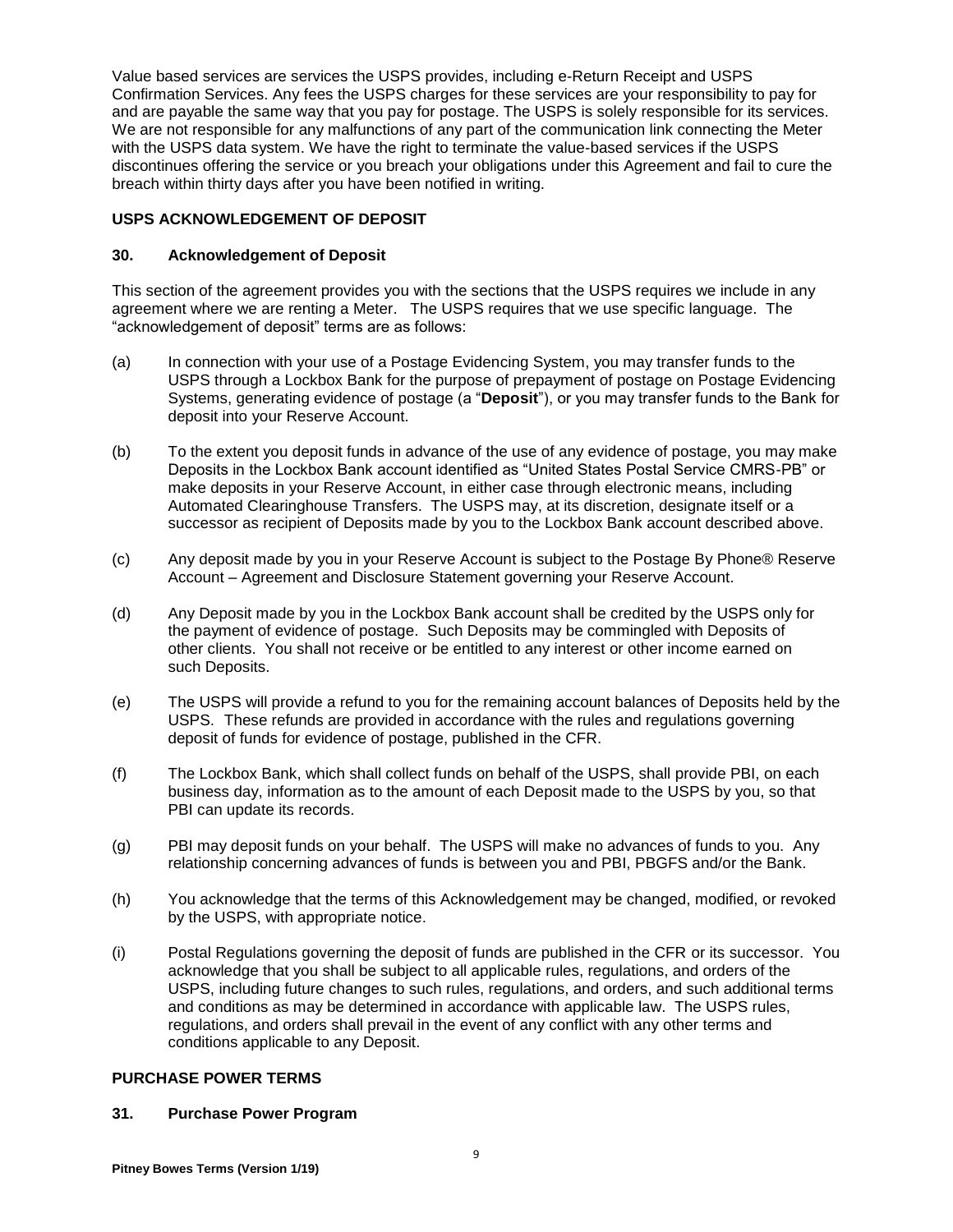(a) The Purchase Power credit line is a product of the Bank and is not available to individuals for personal, family, or household purposes. In order to participate in the Purchase Power program (the "**Program**"), you must provide the information described in paragraph (h) below. You will receive a set of more specific provisions for the Program within thirty days of the date of this Agreement.

(b) Your Purchase Power account (the "**Account**") will be charged for the amount of postage, products, and services requested and the related fees, if applicable. Unless prohibited by law, you agree to pay the fees and charges of which the Bank has given you notice, including those relating to: (i) applicable transaction or overage fees; (ii) your failure to pay in a timely manner; (iii) your exceeding your credit line; and (iv) fees attributable to the return of any checks.

(c) You will receive a billing statement for each billing cycle in which you have activity in the Account. The Bank may deliver any statement electronically to the email address that is on file for you. Payments are due by the due date shown on your billing statement. You may pay the entire balance due or a portion of the balance, provided that you pay at least the minimum payment shown on the statement. In the event of a partial payment, you will be responsible for the unpaid balance.

(d) (i) By using the Program, you agree that whenever there is an unpaid balance outstanding on the Account which is not paid in full by the due date shown on your billing statement, the Bank will charge you, and you will pay, interest on the unpaid balance of the Account from time to time, for each day from the date the transaction is posted to the Account until the date the unpaid balance is paid in full, at a variable rate equal to the Annual Percentage Rate applicable to the Account from time to time. (ii) The Annual Percentage Rate applicable to the Account will be: the greater of (x) 22% and (y) the sum of the highest "Prime Rate" published in the "Money Rates" section of *The Wall Street Journal* on the last business day of the month and the margin set forth below (the sum of the margin and the Prime Rate is herein called the "Floating Rate"). The Annual Percentage Rate will be adjusted on a monthly basis based on any fluctuation in the Floating Rate, if applicable. Any change in the Annual Percentage Rate based on the calculation described in this section will become effective on the first day of your next billing cycle. (iii) The margin which will be added to the Prime Rate to determine the Floating Rate will be 14.75% (using the Prime Rate in effect as of March 31, 2017, the daily periodic rate would be .05137% and the corresponding annual percentage rate would be 18.75%). (iv) The Account balance that is subject to a finance charge each day will include (x) outstanding balances, minus any payments and credits received by the Bank on the Account that day, and (y) unpaid interest, fees, and other charges on the Account. (v) The Bank will charge a minimum finance charge of \$1.00 in any billing cycle if the finance charge as calculated above is less than \$1.00. (vi) Each payment that you make will be applied to reduce the outstanding balance of the Account and replenish your available credit line. (vii) The Bank may refuse to extend further credit if the amount of a requested charge plus your existing balance exceeds your credit limit.

(e) The Bank may at any time close or suspend the Account, and may refuse to allow further charges to the Account. Cancellation or suspension will not affect your obligation to pay any amounts you owe.

(f) The Bank can amend any of the provisions and terms related to the Program at any time by written notice to you (including by electronic notice via the email address that is then on file for you). You are consenting to electronic delivery of any amendments to the Program terms. Each time you use the Program, you are signifying your acceptance of the terms then in effect. An amendment becomes effective on the date stated in the notice and will apply to any outstanding balance on the Account. The Bank may terminate the Program at any time and will notify you in the event of any termination. Any outstanding obligation will survive termination of the Program.

(g) The Program and any advances are governed by and construed in accordance with the laws of the State of Utah and applicable federal law.

(h) USA PATRIOT Act - To help the government fight the funding of terrorism and money laundering activities, Federal law requires financial institutions to obtain, verify and record information that identifies each person who opens an account. Accordingly, in order to activate the Account, the Bank asks that you agree to provide identifying information, including your address and taxpayer identification number. The Bank may also ask for additional identifying information, where appropriate, including asking that your representative who is opening the Account provide his/her name, address, date of birth, driver's license